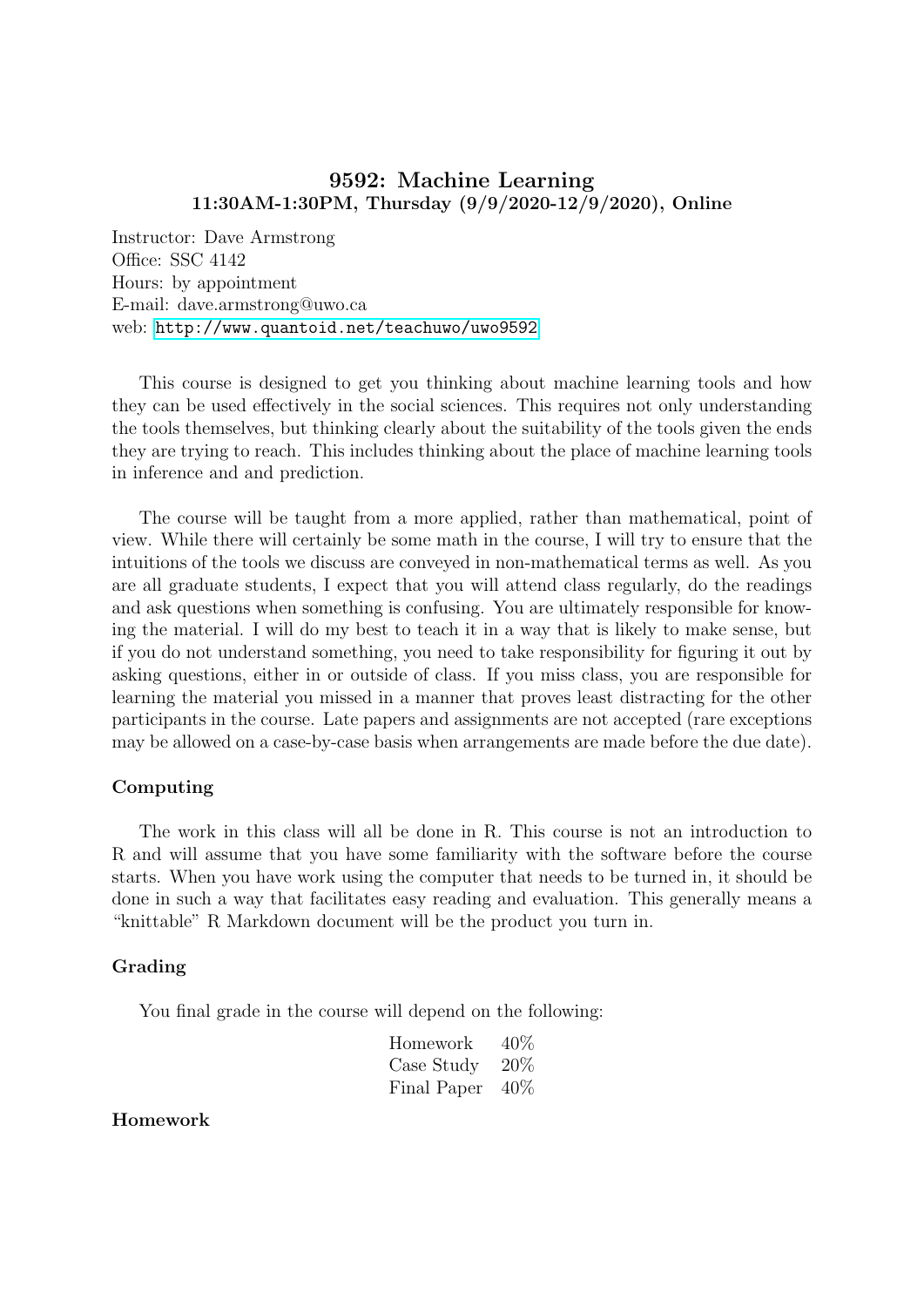You will get assignments (nearly) each class of various lengths. You should consider your colleagues a resource and I encourage you to discuss the problem sets with your them. That said, each person must turn in his or her own, original answers to the homework problems.

#### Case Study

You will get a dataset and some questions to answer. This will be a less directed project than the homework wherein you will be asked to generate some insights in whatever ways you find most useful.

### Final Paper

The class culminates in a final paper that will be written in the form of published papers you have read. You will need to do some analysis and justify the analytical process, interpret the analyses and answer the question you posed. There is no formal requirement for length, but let me suggest a couple of things. First, your literature review shouldn't be more than three or four pages. Separately from the literature review, you should present your theory - the way in which you think the conceptual pieces fit together. Part of this discussion should be a formal presentation of hypotheses. You should describe the data you're using - where you got it, what you did to it after you got it and how you think the variables you are using match the concepts they are meant to measure. You should talk about the procedure you use for testing the hypotheses along with the strengths and possible weaknesses of the procedure for this purpose. You need to discuss the results and then conclude by putting the results back in context and highlighting the most important results.

## Textbook

- Hands on Machine Learning with R by Bradley Boehmke and Brandon Greenwell, which is freely available in HTML form at: [https://bradleyboehmke.github.io/](https://bradleyboehmke.github.io/HOML/) [HOML/](https://bradleyboehmke.github.io/HOML/). I will refer to this book as HOLM.
- An Introduction to Statistical Learning with Applications in R by Gareth James, Daniela Witten, Trevor Hastie and Robert Tibshirani, which is freely available as a pdf at: [http://faculty.marshall.usc.edu/gareth-james/ISL/ISLR%20Seventh](http://faculty.marshall.usc.edu/gareth-james/ISL/ISLR%20Seventh%20Printing.pdf)% [20Printing.pdf](http://faculty.marshall.usc.edu/gareth-james/ISL/ISLR%20Seventh%20Printing.pdf). I will refer to this book as ISLR.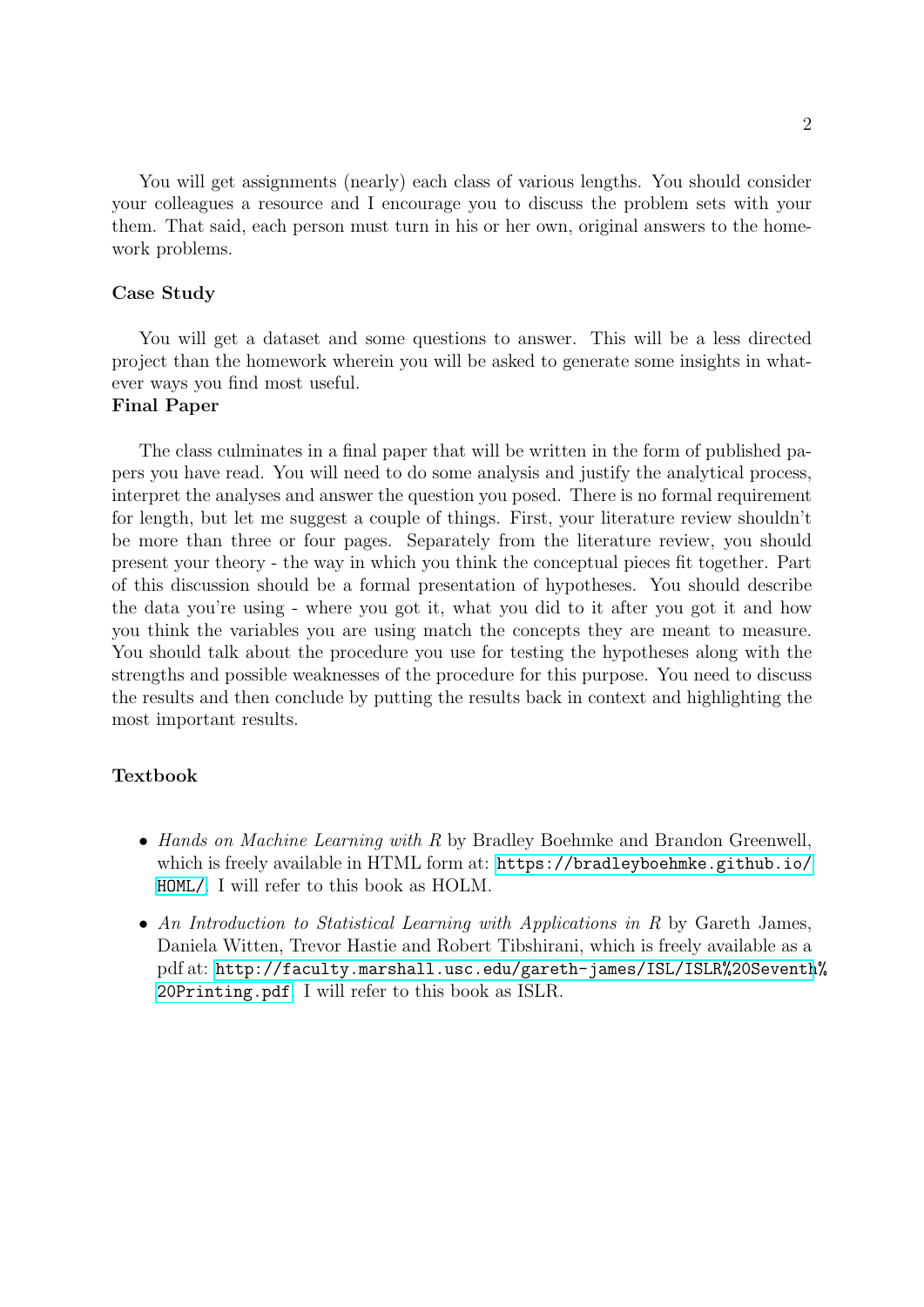## Outline

1. Introduction (9/10)

Reading:

- ISLR pp 1-9
- HOLM Preface
- 2. Regression and Classification (9/17) Reading:
	- ISLR Chapter 2
	- HOLM Chapters 1, Chapter 2 sections 2.5-2.6
	- Optional: ISLR Chapter 3 (pp. 59-102) for a review of the linear model; Chapter 4 (pp. 127-138) for a review of logistic regression

Homework: Problem Set 1 (due 9/23/2020, 5PM)

- 3. Bootstrapping and Cross-validation (9/24) Reading:
	- ISLR Chapter 5
	- HOLM sections 2.1-2.4

Homework: Problem Set 2 (due 9/30/2020, 5PM)

- 4. Feature Selection and Regularization (10/1) Reading:
	- ISRL Chapter 6
	- HOLM Chapters 3 and 6

Homework: Problem Set 3 (due 10/7/2020, 5PM)

- 5. Non-linearity in Regression Models (10/8-15) Reading:
	- ISLR Chapter 7
	- HOLM Chapter 7
	- Harelzak, Ruppert and Wand (HRW), Chapter 2 (pp. 15-31)
	- Stasinopoulos et al (GAMLSS), Chpaters 2 and 9 (pp. 255-293)

Homework: Problem Set 4 (due 10/21/2020, 5PM)